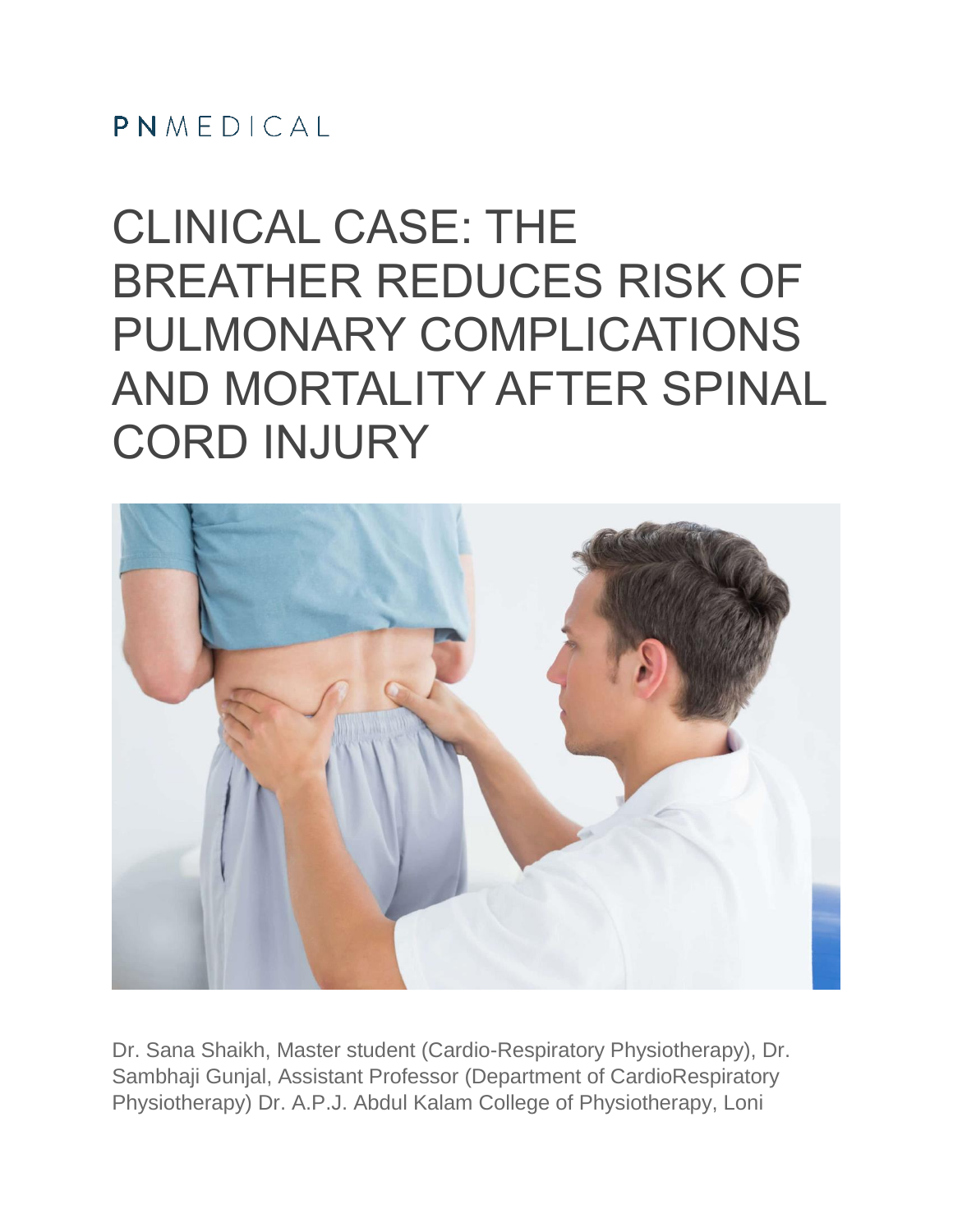### CLINICAL CONTEXT AND KEY FINDINGS

- Spinal Cord Injury (SCI) often has a severe impact on breathing function.
- Impaired breathing function may lead to poor pulmonary hygiene and airway collapse.
- Respiratory complications are the most common cause of death in people with SCI.
- This article presents the case of a 50-year-old patient with SCI following a motorbike accident with difficulties in clearing secretions.
- Within 6 weeks of using the Breather, the patient significantly improved his respiratory muscle strength and cough effectiveness, reducing the risk of pulmonary infections and pneumonia.
- This case study confirms the efficacy of the Breather in improving respiratory muscle strength and cough function.

# BACKGROUND

Spinal cord injury (SCI) is a traumatic event caused by damage to any part of the spinal cord or associated nerves. SCIs often occur secondary to motor vehicle accidents, falls from height, or due to combat injuries in armed forces. In the US, approximately 17,700 new cases of SCI are reported each year, with a 70% chance of paraplegia, and a 50% likelihood of losing motor and sensory function. SCI may lead to varying degrees of disability with a profound impact on personal and community life, employment, and quality of life [1,2].

The most common causes of death from SCI are respiratory complications and respiratory failure. Respiratory patterns are often disturbed in SCI, and many patients are not able to breathe deeply and cough forcefully. A decline in pulmonary function is often only detected as the impairment worsens, as pre-trauma data are typically not available. In the immediate phase after the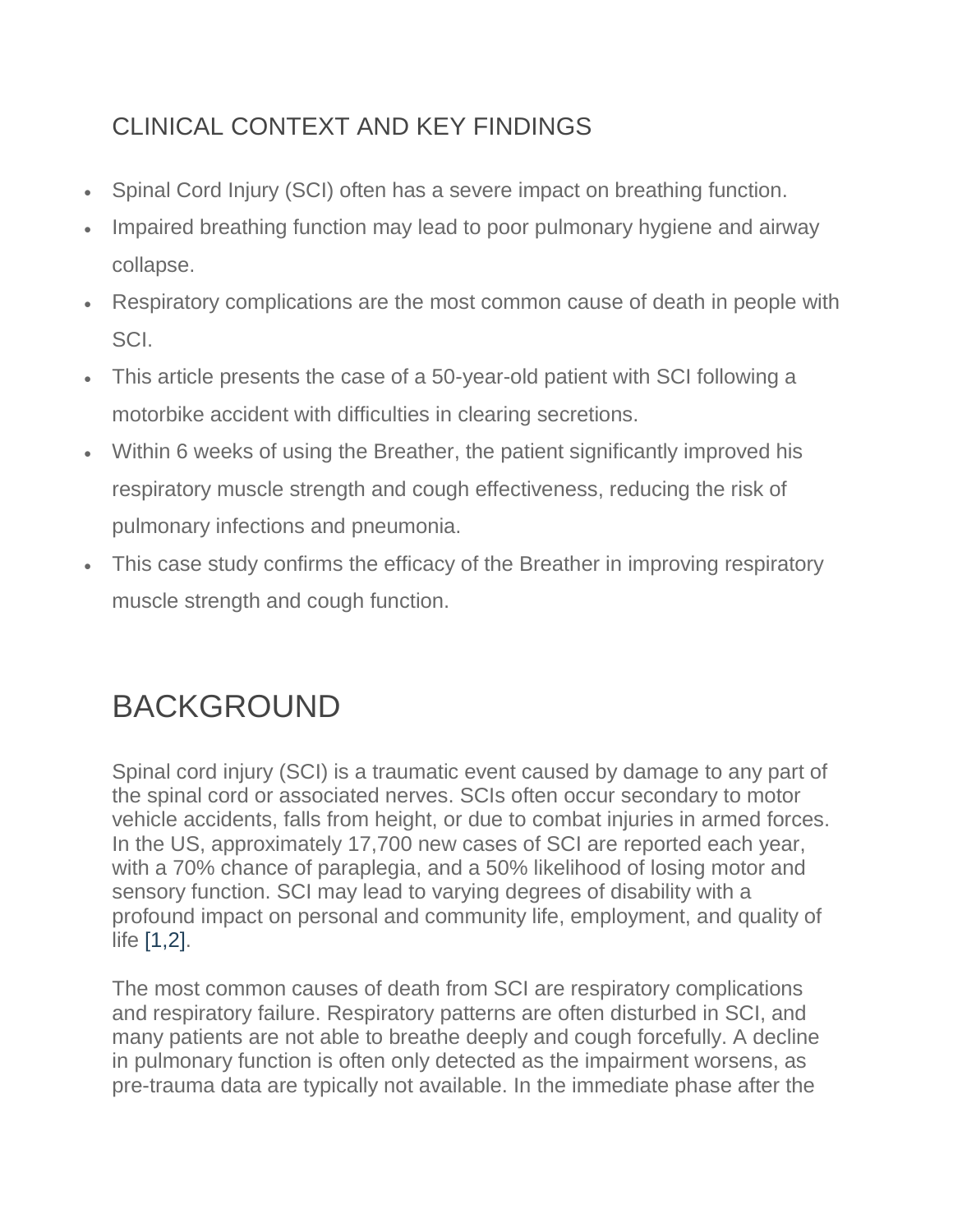SCI and spinal shock, the muscles below the injury go into flaccid paralysis. This may specifically affect respiratory muscles, making the chest wall unstable during inspiration and ventilation less effective, while increasing the work of breathing and contributing to airway collapse. Airway secretions may accumulate, and reduced cough effectiveness reduces the ability to expectorate secretions, increasing the risk of chest infections, pneumonia, and atelectasis. Impaired diaphragm function further contributes to ineffective ventilation and pulmonary hygiene. Intubation and mechanical ventilation are often a necessary consequence [1].

Strengthening the respiratory muscles by specific respiratory muscle training (RMT) has proven effective in increasing respiratory muscle strength, endurance, and function, and may improve lung volumes [3,4].

### CASE STUDY: 50-YEAR-OLD PATIENT WITH SCI FOLLOWING MOTORBIKE ACCIDENT PRESENTS WITH IMPAIRED COUGH **FUNCTION**

A recent case study published in the International Journal of Multidisciplinary Research investigated the use of RMT using the Breather on pulmonary function in a 50-year-old patient with SCI and quadriparesis (muscle weakness in limbs) following a motorbike accident. The patient presented with respiratory muscle weakness and complained of difficulties in clearing secretions during coughing. The patient was instructed on how to use the Breather and the technique of diaphragmatic breathing. In a semi-reclined position, the patient performed 2 sets of 10 breaths, twice a day, on 5 days per week. RMT intensity was adjusted according to his maximum inspiratory and expiratory pressures.

### RMT USING THE BREATHER IMPROVES RESPIRATORY MUSCLE STRENGTH AND COUGH EFFECTIVENESS

The patient's lung function was assessed after 6 weeks of RMT using the Breather. The assessment showed that the patient's maximum inspiratory strength had improved by 113%, and his expiratory strength by 117%. The patient's peak cough flow had improved by 67% [5].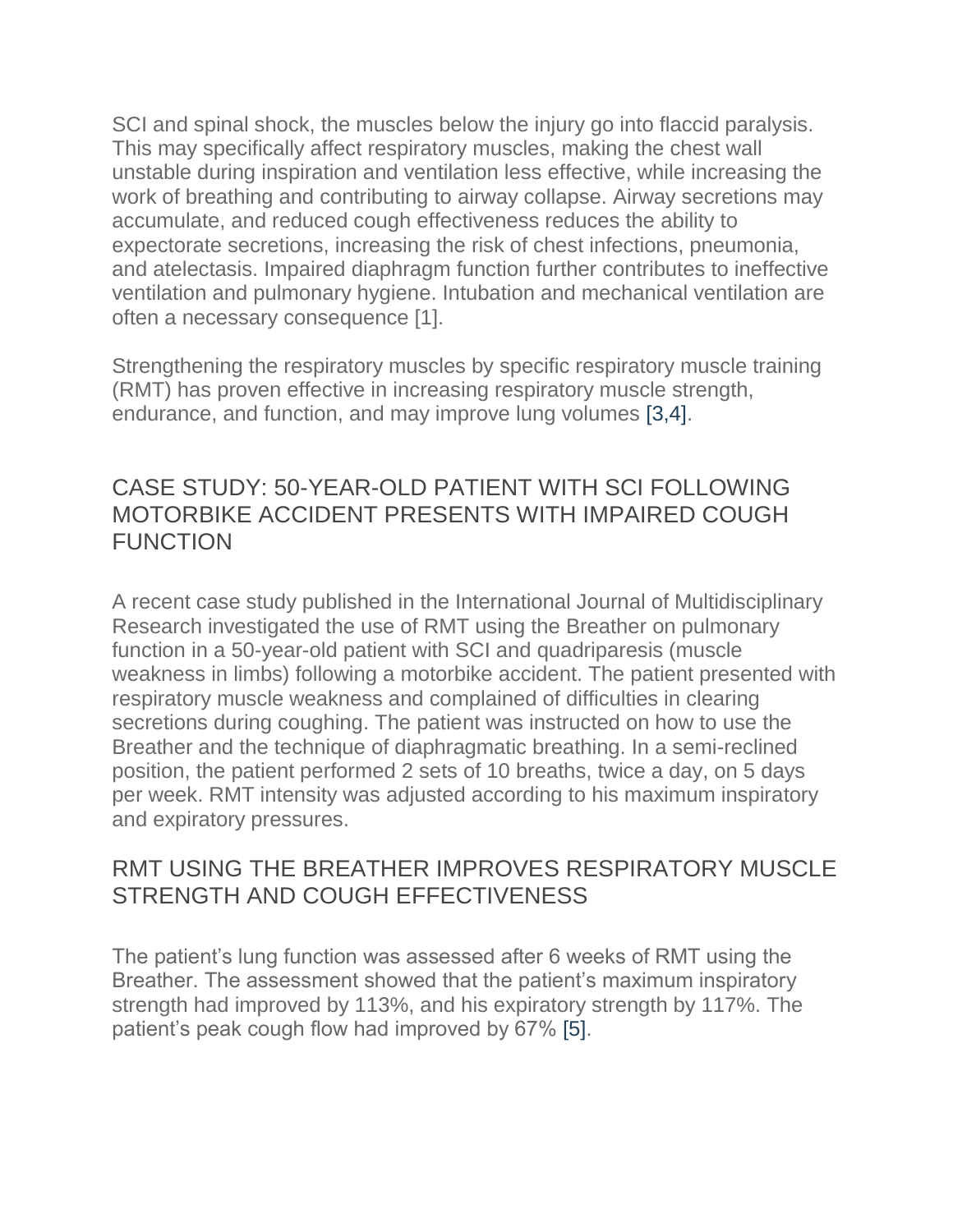

 $\,0\,$   $-$ 

#### **Inspiratory Muscle Strength**